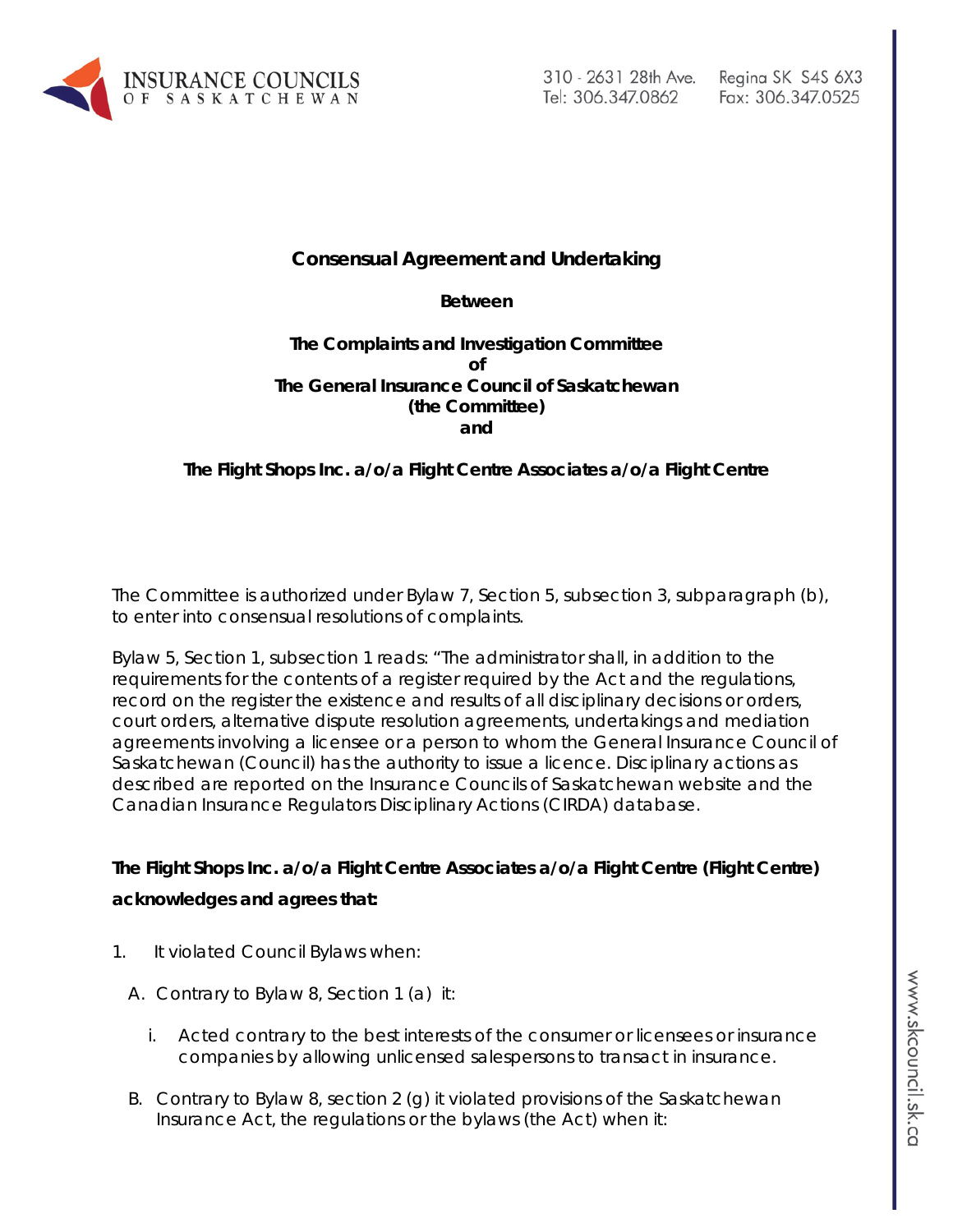- i. Acted contrary to Section 418 of the Act, when it appointed, permitted or authorized persons to do any of the things in respect of which a licence is required, and the persons were not the holder of a subsisting licence.
- ii. Acted contrary to Section 444 of the Act, when it compensated unlicensed individuals for acting as an agent while they did not hold an active insurance licence.
- C. Contrary to Bylaw 8, Section 2 (q) it:
	- i. Failed to follow sound business practices:
		- When it paid compensation to unlicensed individuals
- 2. Flight Centre's rights to appear before a Discipline Committee of Council have been explained to it and it fully understands its rights and/or obligations under Council Bylaw 10;
- 3. It waives its rights to appear before a Discipline Committee and undertakes not to exercise any appeal rights it may have under Council Bylaw 10, Section 3 or The Act*,* as it relates to matters set out in this Consensual Agreement and Undertaking (Agreement).
- 4. This Agreement does not preclude Council from pursuing any future investigation against Flight Centre for future activities not identified in this Agreement that may be in violation of Council Bylaws or the Act.
- 5. Flight Centre has been advised by the Committee that it is in its interests to obtain independent legal advice before entering into this Agreement.
	- a. They have obtained such independent legal advice, or
	- b. They have willingly chosen not to obtain independent legal advice
- 6. Flight Centre hereby affirms that they have read and understood the terms of this Agreement, and they are signing it voluntarily and of their own free will.

## **Flight Centre, having waived its rights, undertakes to:**

- 1. Pay a fine in the amount of \$2,000.00; and
- 2. Reimburse Council's investigation costs in the amount of \$880.00
- 3. Pay all fines and investigative costs within 30 days of receipt of this Agreement

## **The Committee's Agreement:**

 $\bullet$   $\bullet$   $\bullet$ *2*